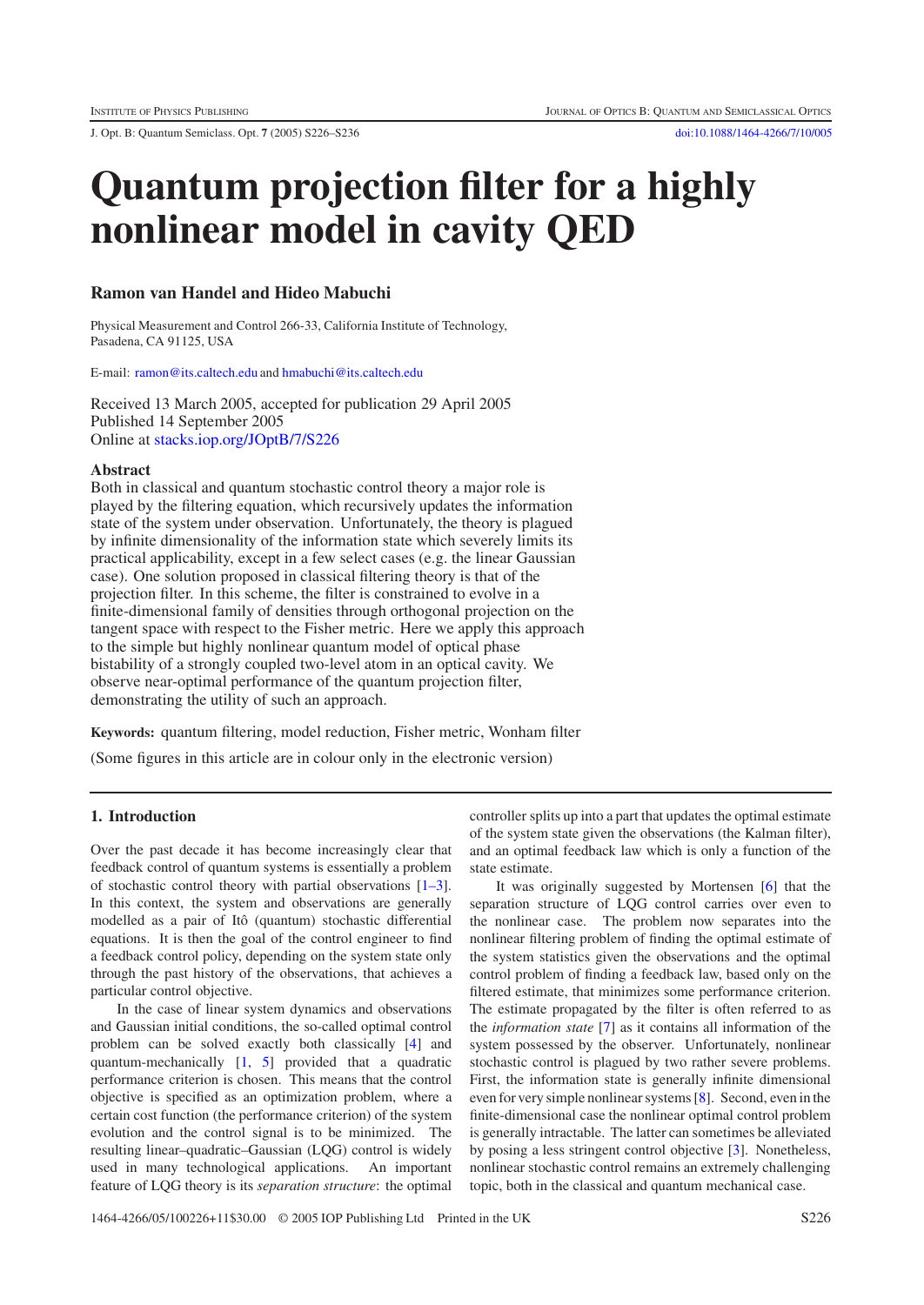

<span id="page-1-2"></span>**Figure 1.** Cartoon drawing of the projection filter. (a) The infinite-dimensional space of all densities is represented by *M*, while *S* is a finite-dimensional submanifold. The filter, defined by a (stochastic) differential equation in *M*, flows along a (random) vector field on *M*. The flow is such that the density remains close to *S*, but *S* is not invariant. (b) To each point  $\theta \in S$  the flow associates a (random) tangent vector  $X[\theta]$  which has components in both  $T_{\theta}S$  and its complement. The projection filter is generated by the vector field in *T S* that, for each  $\theta$ , is the orthogonal projection of  $X[\theta]$  onto  $T_{\theta}S$ .

This paper is concerned with the first problem, that of infinite dimensionality of the nonlinear information state. There is no universal solution to this problem. The most common (though rather ad hoc) approach used by engineers is known as the extended Kalman filter [\[9\]](#page-9-7). In this scheme, the system dynamics is linearized around the current expected system state, and a Kalman filter based on the linear approximation is used to propagate the estimate. However, aside from the fact that the method only performs well for nearly linear systems, it is not clear how it can be applied to quantum models $<sup>1</sup>$  $<sup>1</sup>$  $<sup>1</sup>$ .</sup>

A much more flexible approximation for nonlinear filtering equations was proposed by Brigo, Hanzon and LeGland [\[10–12\]](#page-9-8), based on the differential geometric methods of information geometry [\[13\]](#page-10-0). In this scheme we fix a finite-dimensional family of densities that are assumed to be good approximations to the information state. Using geometric methods the filter is then constrained to evolve in this family. The finite-dimensional approximate filter obtained in this way is known as a projection filter, and often performs extremely well when the approximating family is chosen wisely. Moreover, as this approximate filter is based on the optimal nonlinear filter, instead of on the trajectories of the system state in phase space, it is readily extended to the quantum case. Though by no means a universal solution to the filtering problem, we believe that the flexibility and performance of this method likely make it widely applicable in the realistic (real-time) implementation of quantum filtering theory.

In this paper we apply the projection filtering method to a simple, but highly nonlinear quantum system: a strongly driven, strongly coupled two-level atom in a resonant singlemode optical cavity [\[14,](#page-10-1) [15\]](#page-10-2). The output field of such an experiment exhibits a randomly switching phase, caused by the atomic spontaneous emission. The formalism developed by Brigo *et al* can be applied directly to this system if the information state (the conditional density of the atom and cavity mode) is represented as a *Q*-function [\[16\]](#page-10-3). Remarkably, our projection filter shows strong connections to the classical problem of filtering a random jump process in additive white noise [\[17,](#page-10-4) [18\]](#page-10-5).

Rather than using a quasiprobability representation, a fully quantum theory of projection filtering is expressed in terms of finite-dimensional families of density operators and quantum information geometry [\[13\]](#page-10-0). We will present the general theory in a future publication. Nonetheless there is no theoretical objection to the approach taken in this paper. In fact, we observe numerically that the projection filter for our model has near-optimal performance, demonstrating the utility of this approach.

<span id="page-1-1"></span>This paper is organized as follows. In section [2](#page-1-1) we introduce the projection filter and the necessary elements of information geometry. Next, in section [3,](#page-3-0) we introduce the physical model that we will be using as an example and obtain the associated filtering equation. In section [4](#page-6-0) we obtain the projection filter for our model. Finally, in section [5,](#page-8-0) we present and discuss the results of numerical simulations.

## **2. Information geometry and the projection filter**

## *2.1. The basic principle of the projection filter*

The basic idea behind the projection filter is illustrated in figure [1.](#page-1-2) First, we assume that the information state can be represented as a probability density, i.e., an integrable nonnegative function on some underlying phase space. Though this is not always the case even in classical probability, this is generally a good assumption for any 'reasonable' model. In this paper we will use a well-known quantum quasiprobability distribution, the *Q*-function [\[16\]](#page-10-3), for this purpose. The set of all possible densities forms an infinitedimensional function space which we will denote by *M*.

We also suppose that the information state is well approximated by densities in some finite-dimensional subspace *S* of *M*. We will assume that *S* can be given the structure of a differential manifold, but we do not require it to be a linear space. As such we must be careful in what follows in distinguishing between points in *S*, points in the tangent bundle *T S*, etc, as in any differential geometric situation.

In general, *S* will not be an invariant set of the filter; if we start with a density in *S*, the filter will cause the density to evolve into a neighbourhood of *S* in *M*. The idea behind the projection filter is simply to constrain the optimal filter to remain in *S*. As *S* is finite dimensional, we can then express the projection filter as a differential equation in a finite set of local coordinates on *S*.

The optimal filter that propagates the information state of the system is given by a stochastic differential equation

<span id="page-1-0"></span><sup>&</sup>lt;sup>1</sup> If the system dynamics can be meaningfully expressed in terms of conjugate pairs of observables, one could imagine locally linearizing the system Langevin equations to obtain a quantum extended Kalman filter. To our knowledge this has not yet been attempted. However, it is not clear how to do this in for example atomic systems, where the internal degrees of freedom do not obey canonical commutation relations.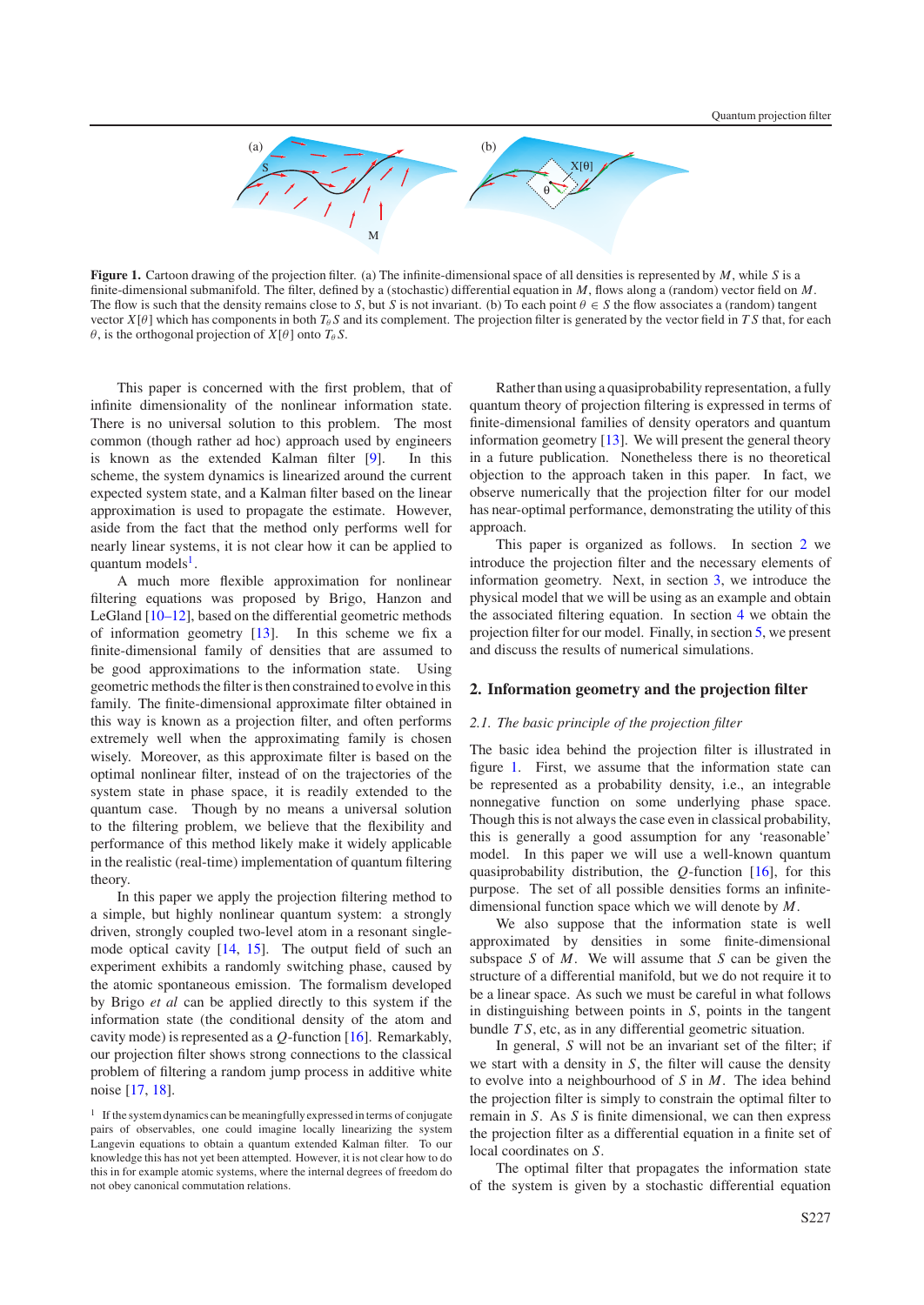<span id="page-2-0"></span>(SDE) in *M*, and we are seeking to express the projection filter as an SDE in *S*. The precise meaning of this statement is a somewhat important point which we will return to at the end of this section; for now, we can imagine the filter to be an ordinary differential equation that is driven by the observations, as follows:

$$
\frac{\mathrm{d}p_t}{\mathrm{d}t} = X[p_t; Y_t].\tag{1}
$$

Here  $p_t \in M$  is the information state and  $Y_t$  is the observation made at time *t*. *X*, then, is an observation-dependent vector field on *M*.

To constrain the filter to evolve in *S* we must only retain the dynamics of [\(1\)](#page-2-0) that is parallel to *S*; dynamics perpendicular to *S* will move the density into an undesired region. Mathematically, this idea is simply implemented if we realize that at each point  $\theta \in S$ ,  $X[\theta; Y]$  will have components both in the tangent space  $T_{\theta} S$  and in its complement  $T_{\theta} S^{\perp}$ . We can now constrain the vector field by orthogonally projecting  $X[\theta; Y]$  onto  $T_{\theta} S$  for every  $\theta \in S$ . The resulting approximate filter, in which only the dynamics that leaves *S* invariant is retained, is the projection filter [\[10–12\]](#page-9-8).

<span id="page-2-1"></span>Before we can flesh out the details of this scheme we must deal with the fact that the filter is not given by a differential equation as in  $(1)$ , but by an SDE of the form

$$
\mathrm{d}p_t = A[p_t] \, \mathrm{d}t + B[p_t] \, \mathrm{d}Y_t. \tag{2}
$$

<span id="page-2-4"></span>We would like to think of  $A + B\dot{Y}_t$  as a 'stochastic vector field' so that we can directly apply the scheme discussed above. The theory of stochastic differential equations on manifolds [\[19,](#page-10-6) [20\]](#page-10-7) tells us that we can in fact do this, as long as we interpret [\(2\)](#page-2-1) as a *Stratonovich* SDE

$$
\mathrm{d}p_t = A[p_t] \, \mathrm{d}t + B[p_t] \circ \mathrm{d}Y_t. \tag{3}
$$

This is not surprising as, for example, Itô's rule is incompatible with the requirement that the Lie derivative along a vector field is a derivation [\[21\]](#page-10-8) (in other words, a differential geometric transformation rule can only contain first derivatives, and the only stochastic integral with this property is the Stratonovich integral). Note that usually filtering equations are given in the Itô form; hence we must transform to the Stratonovich form before we can derive the projection filter.

## *2.2. Information geometry*

In order to perform the key step in the above procedure, the orthogonal projection, we need an inner product in the tangent space  $T_{\theta} S$ . A differential manifold is not naturally endowed with an inner product structure, however, and hence the projection filter is not yet well defined. We need to add to the manifold a Riemannian structure [\[22\]](#page-10-9). In statistics there is a natural way to do this, and the resulting theory is known as information geometry [\[13\]](#page-10-0).

There are different ways of introducing this structure, but perhaps the easiest treatment is obtained by considering instead of the densities *M* the space of*square roots* of densities  $M^{1/2}$ . The fact that any density is integrable guarantees that the square root of any density is square integrable; hence  $M^{1/2}$ is a subspace of  $L^2$ , the space of square integrable functions, and any vector field on  $M^{1/2}$  takes values in  $L^2$ .

Similarly, we consider the manifold  $S^{1/2}$ , which we will explicitly parameterize as

$$
S^{1/2} = \{ \sqrt{p(\cdot, \theta)}, \theta \in \Theta \subset \mathbb{R}^m \}. \tag{4}
$$

<span id="page-2-3"></span>That is,  $S^{1/2}$  is a finite-dimensional manifold of square roots of densities, parameterized by the local coordinates<sup>2</sup>  $\theta \in \Theta$ . As  $S^{1/2} \subset M^{1/2}$ , for any  $\theta \in \Theta$  the tangent space  $T_{\theta} S^{1/2}$  is the linear subspace of *L*<sup>2</sup> given by

<span id="page-2-7"></span>
$$
T_{\theta}S^{1/2} = \text{Span}\left[\frac{\partial\sqrt{p(\cdot,\theta)}}{\partial\theta^1},\ldots,\frac{\partial\sqrt{p(\cdot,\theta)}}{\partial\theta^m}\right] \subset L^2.
$$
 (5)

The reason for working with square roots of densities is that this gives a natural inner product in the tangent space, which is simply the standard  $L^2$ -inner product. In particular, we can calculate the associated metric tensor in the basis of [\(5\)](#page-2-3):

$$
\left\langle \frac{\partial \sqrt{p(\cdot,\theta)}}{\partial \theta^{i}}, \frac{\partial \sqrt{p(\cdot,\theta)}}{\partial \theta^{j}} \right\rangle
$$
  
= 
$$
\int \frac{\partial \sqrt{p(x,\theta)}}{\partial \theta^{i}} \frac{\partial \sqrt{p(x,\theta)}}{\partial \theta^{j}} dx = \frac{1}{4} g_{ij}(\theta).
$$
 (6)

<span id="page-2-5"></span>Up to a factor of 1/4, this is the well-known Fisher information matrix  $g_{ii}(\theta)$ .

We are now in the position to define what we mean by orthogonal projection of a vector field on *M* onto *T S*. At each  $\theta$ , the orthogonal projection is

$$
\Pi_{\theta} X[\theta] = \sum_{i=1}^{m} \sum_{j=1}^{m} 4g^{ij}(\theta) \left\langle X[\theta], \frac{\partial \sqrt{p(\cdot, \theta)}}{\partial \theta^{j}} \right\rangle \frac{\partial \sqrt{p(\cdot, \theta)}}{\partial \theta^{i}},
$$
\n(7)

where we have used the inverse Fisher information matrix  $g^{ij}(\theta)$  to account for the fact that the basis of [\(5\)](#page-2-3) is not orthogonal. This is the main result that is needed to obtain projection filters.

## *2.3. Orthogonal projection of a Stratonovich filter*

Let us now discuss how to perform orthogonal projection onto a finite-dimensional manifold *S* for the very general form [\(3\)](#page-2-4) of a filtering equation. We begin by converting the equation to the square root form; this gives

$$
\mathrm{d}\sqrt{p_t} = \frac{1}{2\sqrt{p_t}} A[p_t] \,\mathrm{d}t + \frac{1}{2\sqrt{p_t}} B[p_t] \circ \mathrm{d}Y_t. \tag{8}
$$

<span id="page-2-6"></span>We now constrain the filter to evolve on  $S^{1/2}$  through orthogonal projection:

$$
d\sqrt{p(\cdot,\theta_t)} = \Pi_{\theta_t} \frac{A[p(\cdot,\theta_t)]}{2\sqrt{p(\cdot,\theta_t)}} dt + \Pi_{\theta_t} \frac{B[p(\cdot,\theta_t)]}{2\sqrt{p(\cdot,\theta_t)}} \circ dY_t. (9)
$$

<span id="page-2-2"></span>This is just a finite-dimensional SDE for the parameters  $\theta_t$ . To convert the expression explicitly into this form, note that by the Stratonovich transformation rule

$$
d\sqrt{p(\cdot,\theta_t)} = \sum_i \frac{\partial \sqrt{p(\cdot,\theta_t)}}{\partial \theta_t^i} \circ d\theta_t^i.
$$
 (10)

By writing this, we are assuming that the entire manifold can be covered by a single coordinate chart. Without this assumption the description would be more complicated, as then we could not describe the projection filter using a simple 'extrinsic' SDE in R*m*. Often we can make our manifold obey this property simply by removing a few points; we will see an example of this later.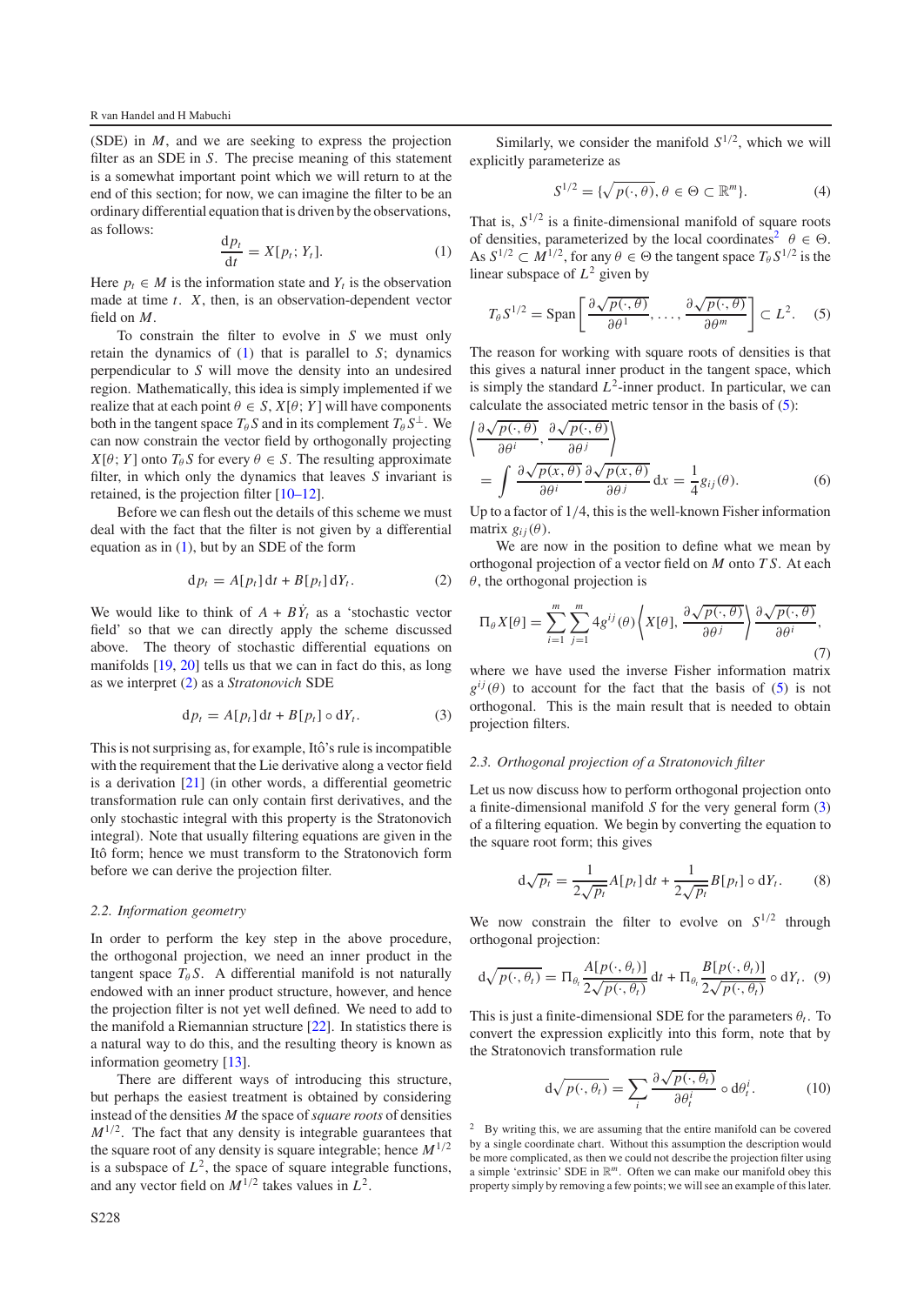<span id="page-3-3"></span>

**Figure 2.** Schematic of the experimental setup that corresponds to our model. A strongly coupled two-level atom in a resonant, single mode cavity is strongly driven by a resonant driving laser, and spontaneously emits in all directions. One of the cavity mirrors is leaky, and the atomic dynamics is observed through homodyne detection of the electromagnetic field in this forward mode.

<span id="page-3-1"></span>Comparing with  $(7)$  and  $(9)$ , we find that

<span id="page-3-2"></span>
$$
d\theta_t^i = \left\langle \frac{A[p(\cdot, \theta_t)]}{p(\cdot, \theta_t)}, \Lambda_t^i(\cdot, \theta_t) \right\rangle dt + \left\langle \frac{B[p(\cdot, \theta_t)]}{p(\cdot, \theta_t)}, \Lambda_t^i(\cdot, \theta_t) \right\rangle \circ dY_t
$$
(11)

<span id="page-3-0"></span>where

$$
\Lambda_t^i(\cdot,\theta_t) = \sum_{j=1}^m g^{ij}(\theta_t) \frac{\partial p(\cdot,\theta_t)}{\partial \theta_t^j}.
$$
 (12)

<span id="page-3-6"></span>Equations  $(11)$ ,  $(12)$  and  $(6)$  can be used to directly calculate the projection filter for a wide range of models.

## **3. The physical model and the quantum filter**

## *3.1. The Jaynes–Cummings model in the strong driving limit*

We consider the following physical system, shown in figure [2.](#page-3-3) A two-level atom is strongly coupled to the mode of a singlemode cavity. The cavity mode and the atomic frequency are resonant. The atom is strongly driven on resonance by a laser, and spontaneously emits in all directions. A forward mode of the electromagnetic field outside the cavity, initially in the vacuum state, scatters off one of the cavity mirrors. By making this mirror slightly leaky, we extract information from the system into the external field. Homodyne detection of the forward mode then yields information about the atom and cavity.

The goal of this section is to model this physical system as a pair of Itô quantum stochastic differential equations, one describing the atom–cavity evolution and one describing the homodyne observations. To this end, we begin by writing down the full Hamiltonian for the system:

$$
H = H_0 + H_d + H_{\text{JC}} + H_{\text{f}} + H_{\text{s}} \tag{13}
$$

Here  $H_0$  is the free Hamiltonian

$$
H_0 = \hbar \omega_0 a^{\dagger} a + \frac{\hbar \omega_0}{2} \sigma_z
$$
  
+ 
$$
\int_0^{\infty} d\omega \hbar \omega (b_f^{\dagger}(\omega) b_f(\omega) + b_s^{\dagger}(\omega) b_s(\omega)),
$$
 (14)

 $H_d$  is the drive Hamiltonian

$$
H_{\rm d} = i\hbar (\mathcal{E}/2) (e^{i\omega_0 t} \sigma - e^{-i\omega_0 t} \sigma^{\dagger}), \qquad (15)
$$

 $H_{\text{JC}}$  is the well-known Jaynes–Cummings Hamiltonian

$$
H_{\rm JC} = i\hbar g (a^\dagger \sigma - a\sigma^\dagger),\tag{16}
$$

and  $H_f$  and  $H_s$  are the dipole couplings to the forward and spontaneous emission field modes outside the cavity (see e.g. [\[23\]](#page-10-10))

$$
H_{\rm f} = \hbar \int_0^\infty \mathrm{d}\omega \,\kappa_{\rm f}(\omega) \left[ a b_{\rm f}^\dagger(\omega) + a^\dagger b_{\rm f}(\omega) \right] \tag{17}
$$

$$
H_{\rm s} = \hbar \int_0^\infty \mathrm{d}\omega \,\kappa_{\rm s}(\omega) [\sigma b_{\rm s}^\dagger(\omega) + \sigma^\dagger b_{\rm s}(\omega)]. \tag{18}
$$

Here  $\sigma = |g\rangle\langle e|$  is the atomic lowering operator,  $\sigma_z = [\sigma^{\dagger}, \sigma]$ , *a* is the cavity mode lowering operator (we will also use  $x = a^{\dagger} + a$  and  $y = i(a^{\dagger} - a)$ , and  $b_f(\omega)$  and  $b_s(\omega)$  are the annihilators of the forward and spontaneous emission modes, respectively. The resonant frequency of the atom, drive and cavity mode is denoted by  $\omega_0$ ,  $\mathcal E$  is the drive strength, g is the atom–cavity coupling strength, and  $\kappa_f(\omega)$  and  $\kappa_s(\omega)$  determine the frequency-dependent coupling to the external field modes.

We will assume that  $\omega_0 \gg \mathcal{E} \gg g > \kappa_f, \kappa_s$ . Following [\[15\]](#page-10-2), let us switch to the interaction picture with respect to  $H_0 + H_d$ . We obtain the interaction Hamiltonian

<span id="page-3-4"></span>
$$
\frac{H_{\rm I}}{\hbar} = ig[a^{\dagger} \sigma(t) - a\sigma^{\dagger}(t)] \n+ \int_0^{\infty} d\omega \kappa_{\rm s}(\omega) [\sigma(t) b_{\rm s}^{\dagger}(\omega) e^{i(\omega - \omega_0)t} + \text{h.c.}] \n+ \int_0^{\infty} d\omega \kappa_{\rm f}(\omega) [a b_{\rm f}^{\dagger}(\omega) e^{i(\omega - \omega_0)t} + \text{h.c.}]
$$
\n(19)

where we have defined

$$
|\pm\rangle = 2^{-1/2} (|g\rangle \mp i|e\rangle),
$$
  

$$
\mu = |-\rangle\langle +|, \qquad \mu_z = [\mu^\dagger, \mu],
$$
 (20)

$$
\sigma(t) = (-i/2)(\mu e^{-i\mathcal{E}t} + \mu_z - \mu^{\dagger} e^{i\mathcal{E}t}).
$$
 (21)

There are two time scales in the Hamiltonian [\(19\)](#page-3-4), which we will consider separately. The first term evolves on the slow timescale of the atomic evolution. As  $\mathcal{E}$  is very large compared to the atomic time scale, we make the rotating wave approximation by dropping the rapidly oscillating terms.

<span id="page-3-5"></span>The remaining terms in [\(19\)](#page-3-4) correspond to the fast time scale of interaction with the external electromagnetic field. We cannot use the rotating wave approximation for these terms, as the external fields are broadband and thus have modes that respond on the fast time scale. Instead, we make the weak coupling (Markov) approximation for these terms; this results in the following white noise Hamiltonian:

$$
\tilde{H}_{\rm I} = \hbar (g/2) \mu_z x + \hbar \sqrt{2\kappa} \left[ a \dot{B}_{\rm f}^{\dagger}(t) + \text{h.c.} \right] + i \hbar \left[ \sqrt{\gamma_+ / 2} \mu \dot{B}_{\rm s,+}^{\dagger}(t) + \sqrt{\gamma_+ / 2} \mu_z \dot{B}_{\rm s,z}^{\dagger}(t) + \sqrt{\gamma_- / 2} \mu_z^{\dagger} \dot{B}_{\rm s,-}^{\dagger}(t) - \text{h.c.} \right]. \tag{22}
$$

Here  $B_{\rm f}^{\dagger}$ ,  $B_{\rm s,+}^{\dagger}$ ,  $\dot{B}_{\rm s,z}^{\dagger}$  and  $\dot{B}_{\rm s,-}^{\dagger}$  are independent quantum white noises corresponding, respectively, to the forward channel and the three spontaneous emission channels at  $\omega = \omega_0 + \mathcal{E}, \omega_0$ , and  $\omega_0 - \mathcal{E}$  (the upper, middle and lower peaks of the Mollow triplet).

We refer to [\[23\]](#page-10-10) for a discussion of the white noise approximation. Care must be taken to assign an independent white noise to each frequency component of  $\sigma(t)$  (e.g. section III.E of [\[23\]](#page-10-10)); each frequency probes a different subset of the modes  $b(\omega)$  and hence 'sees' a different noise. In the weak coupling limit these noises are in fact white and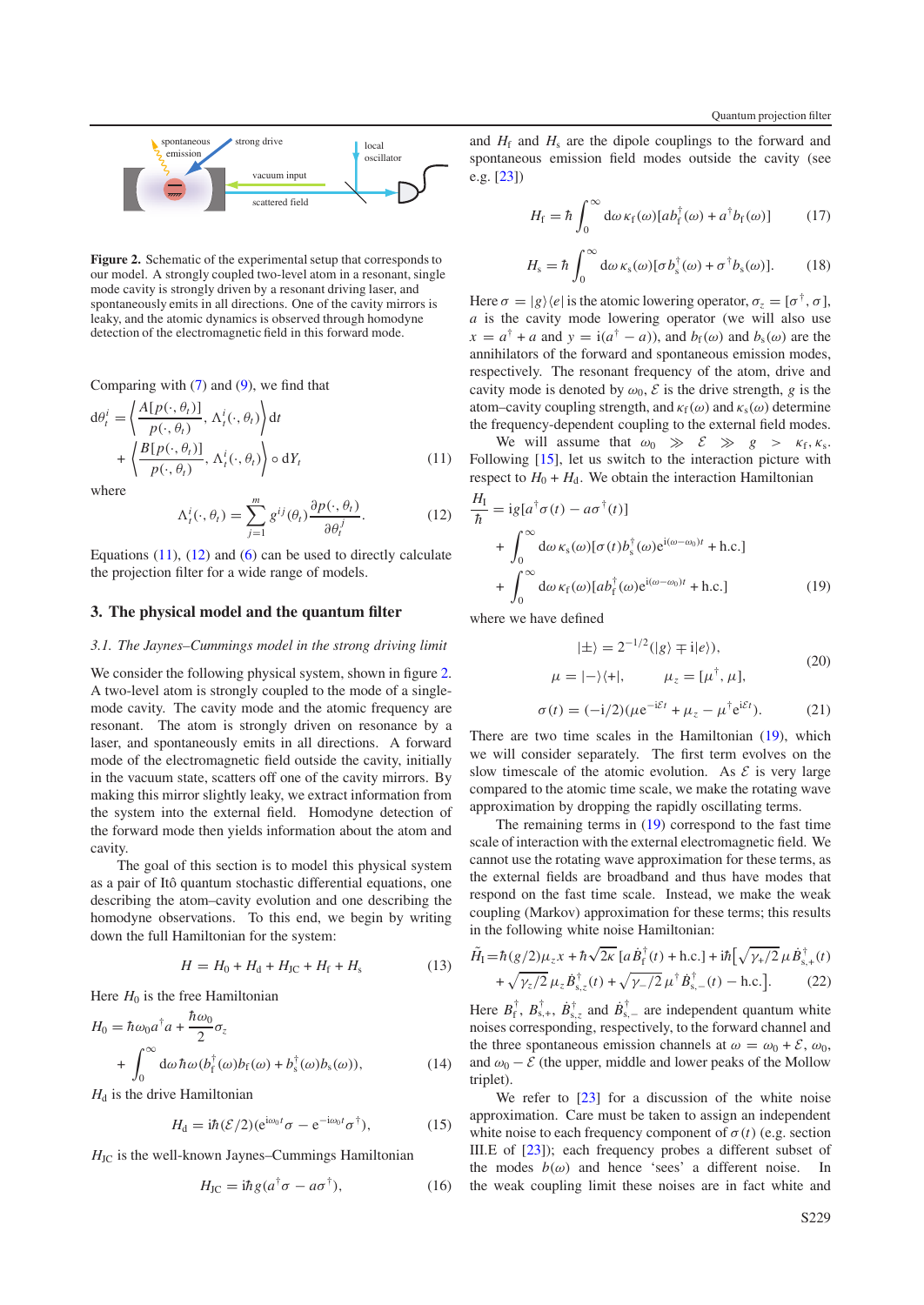independent. For a more rigorous approach to the white noise limit see [\[24,](#page-10-11) [25\]](#page-10-12). Using the latter approach we can explicitly calculate  $\kappa = \pi \kappa_f(\omega_0)^2$ ,  $\gamma_z = \pi \kappa_s(\omega_0)^2$ , and  $\gamma_{\pm} = \pi \kappa_{s} (\omega_{0} \pm \mathcal{E})^{2}$ . For simplicity, we will assume that approximately  $\gamma_{z,+,-} = \gamma$ .

The white noise Hamiltonian [\(22\)](#page-3-5) by itself is not well defined. However, we can give rigorous meaning to the equation

<span id="page-4-1"></span>
$$
\frac{\mathrm{d}U_t}{\mathrm{d}t} = -\frac{\mathrm{i}}{\hbar} \tilde{H}_1 U_t \tag{23}
$$

if we interpret it as a *Stratonovich* quantum stochastic differential equation  $[23, 25]$  $[23, 25]$  $[23, 25]$ . After conversion to the Itô form, this equation reads

$$
dU_t = \left[\sqrt{\gamma/2} \left(\mu \, dB_{s,+}^{\dagger}(t) + \mu_z \, dB_{s,z}^{\dagger}(t) + \mu^{\dagger} \, dB_{s,-}^{\dagger}(t) - \text{h.c.}\right) \right. \\
\left. - i\sqrt{2\kappa} \left(a \, dB_{f}^{\dagger}(t) + \text{h.c.}\right) \\
\left. - \kappa a^{\dagger} a \, dt - \left(\gamma/2\right) dt - i(g/2)\mu_z x \, dt\right] U_t. \tag{24}
$$

<span id="page-4-0"></span>Let us now turn to the homodyne observation of the field. The homodyne detector measures a quadrature of the forward channel after it has scattered off the cavity. We will choose the quadrature  $B_f(t) + B_f^{\dagger}(t)$ ; the observation process is then  $Y(t) = U_t^{\dagger} (B_f(t) + B_f^{\dagger}(t)) U_t$  (i.e., the photocurrent is  $I(t) = dY(t)/dt$ . Using the quantum Itô rules [[23,](#page-10-10) [26\]](#page-10-13), we easily find the differential form of this expression:

<span id="page-4-2"></span>
$$
dY(t) = \sqrt{2\kappa} U_t^{\dagger} y U_t dt + dB_f(t) + dB_f^{\dagger}(t).
$$
 (25)

We can slightly extend our observation model to account for technical noise, detector inefficiency, etc. To model such effects, we add to [\(25\)](#page-4-0) an independent corrupting noise  $\alpha$  $dC(t) + dC^{\dagger}(t) = dV(t)$ . It is customary in the quantum optics literature to normalize  $Y(t)$  so that  $dY(t)^2 = dt$ . In terms of the detection efficiency  $\eta \in (0, 1]$ 

<span id="page-4-6"></span>
$$
dY(t) = \sqrt{2\kappa \eta} U_t^{\dagger} y U_t dt
$$
  
+  $\sqrt{\eta} \left[ d B_f(t) + d B_f^{\dagger}(t) \right] + \sqrt{1 - \eta} dV(t).$  (26)

We will take the Itô equations  $(24)$ ,  $(26)$  as our model for the system-observation pair.

#### *3.2. The quantum filter*

Now that we have a model for the system and the observation process, we can calculate the optimal filter. The derivation of the filtering equation is beyond the scope of this paper; for various approaches, see [\[3,](#page-9-6) [27–30\]](#page-10-14). We will attempt, however, through a simple finite-dimensional analogy, to explain our interpretation of the filtering equation, as it is not entirely the same as the interpretation that is often found in the physics literature (e.g. [\[31\]](#page-10-15)).

The optimal filter propagates the information state, which determines our best estimate of every system observable given the observations we have made. In our model, every system observable can be represented as a self-adjoint operator *X* that lives on the atom–cavity Hilbert space; as we are working in the Heisenberg picture, this observable at time *t* is given by  $j_t(X) = U_t^{\dagger} X U_t$ . We must now define what we mean by an estimate of an observable.

The idea behind the concept of estimation is that we have made some observation, and given the outcome of this observation we wish to make a guess as to the outcome of a

<span id="page-4-3"></span>different observable that we have not measured. That is, the estimate of an observable *X* given an observation of *Y* is some function  $f(Y)$  whose outcome represents our best guess of  $X$ . To find the *best* estimate we must specify some cost function *C*[ $f$ ] to optimize; the function that minimizes  $C$  is then by definition the optimal estimate.

The most commonly used estimator is one that minimizes the mean-square error

$$
\mathcal{C}[f] = \langle (X - f(Y))^2 \rangle. \tag{27}
$$

The observable  $f(Y)$  that minimizes this cost is called the *conditional expectation*  $\mathcal{E}(X|Y)$  of *X* given *Y*. We will use the conditional expectation as our information state throughout this paper. However, note that if we had chosen a different cost we could obtain a different information state and filter. There is nothing inherently superior about the choice [\(27\)](#page-4-3); in fact, it is sometimes advantageous to choose a different estimator with for example improved robustness properties [\[7,](#page-9-4) [32\]](#page-10-16).

To understand how the conditional expectation relates to familiar notions from quantum theory, we will demonstrate the procedure using a pair of finite-dimensional observables [\[33\]](#page-10-17). Let *X* and *Y* be two *n*-dimensional observables,  $n < \infty$ , and let *Y* have *m* distinct eigenvalues *yi* . Then *Y* can be decomposed as

$$
Y = \sum_{i=1}^{m} y_i P_i \tag{28}
$$

where  $P_i$  is the projection operator onto the eigenspace corresponding to  $y_i$ . Clearly any function of  $Y$  is a linear combination of  $P_i$ , and vice versa. Hence we identify the set of all observables that are functions of *Y* with the span of  $\{P_i\}$ . The conditional expectation  $\mathcal{E}(X|Y)$  is then the element of this set that minimizes the cost [\(27\)](#page-4-3).

<span id="page-4-5"></span>To find this element, we use the following trick. The expression  $\langle X^{\dagger}Y \rangle$  defines an inner product on the set of  $n \times n$ complex matrices<sup>[3](#page-4-4)</sup>. Using this inner product, we orthogonally project *X* onto the linear space spanned by  $\{P_i\}$ . This gives

$$
P_Y X = \sum_{i=1}^m \frac{\langle P_i X \rangle}{\langle P_i \rangle} P_i.
$$
 (29)

It is a well-known fact that the orthogonal projection of some vector v onto a linear subspace *W* with respect to any inner product  $(a, b)$  gives the element  $w \in W$  that minimizes the quantity  $((v - w), (v - w))$  [\[34\]](#page-10-18). In our case, this means that *PyX* minimizes  $((X - f^*(Y))(X - f(Y)))$ . *f* (*Y*) is only an observable, however, if *f* is real, in which case we see that  $P_Y X$  is precisely the conditional expectation  $\mathcal{E}(X|Y)$ . Note that the orthogonal projection  $P_Y X$  will always be self-adjoint if *X* and *Y* commute.

<span id="page-4-4"></span>Remarkably, when *X* and *Y* commute, the expression [\(29\)](#page-4-5) is equivalent to the traditional projection postulate. To see this, note that if we observe  $Y = y_i$  then  $P_Y X$  takes the value  $\langle P_i X \rangle / \langle P_i \rangle = \langle P_i X P_i \rangle / \langle P_i \rangle$ , which is exactly the expectation of *X* with respect to the initial state projected onto the eigenspace of  $y_i$ . The situation is somewhat ambiguous

<sup>&</sup>lt;sup>3</sup> We assume for simplicity that the expectation map  $\langle \cdot \rangle$  is faithful [\[33\]](#page-10-17). If this is not the case, then the conditional expectation is not unique. However, all versions of  $\mathcal{E}(\cdot|\cdot)$  are equivalent in the sense that the difference between two versions takes nonzero values with zero probability.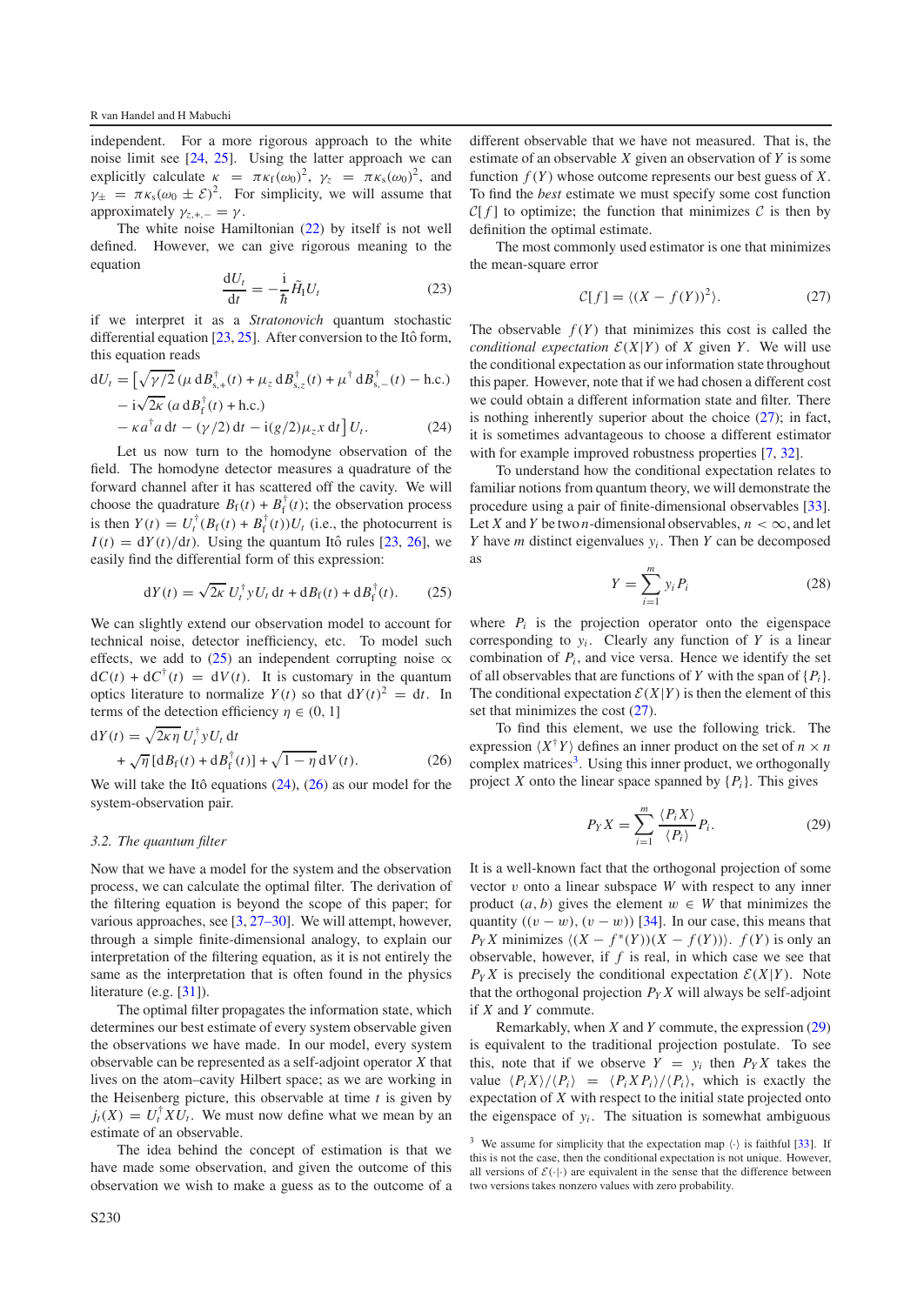for noncommuting *X* and *Y* , and we will simply refrain from defining the conditional expectation  $\mathcal{E}(X|Y)$  when  $[X, Y] \neq 0$ .

The quantum filter determines the best estimate of every system observable given the observations; i.e., it propagates  $\pi_t(X) = \mathcal{E}(j_t(X)|Y(s \leq t))$ , where here  $\mathcal{E}(\cdot|\cdot)$  is a proper infinite-dimensional generalization of [\(29\)](#page-4-5). A crucial point is that  $j_t(X)$  and  $Y(s)$  can in fact be shown to commute for all  $s \leq$ *t*; this is called the *nondemolition property* by Belavkin [\[27\]](#page-10-14). Thus we see that, even though we can evidently interpret the quantum filter in terms of the projection postulate, we do not need to postulate anything beyond the standard formalism of observables and expectations in quantum mechanics. Instead, we see that the filter follows naturally from a statistical inference procedure wherein we find the least-squares estimate for every system observable given the observations. This point of view is very natural in a control-theoretic context.

<span id="page-5-0"></span>We now give the quantum filter for our model  $(24)$ ,  $(26)$ ; we refer to [\[3,](#page-9-6) [27–30\]](#page-10-14) for various approaches for deriving this equation. The result is

$$
d\pi_t(X) = \pi_t((\gamma/2)\{\overline{\mathcal{D}}[\mu] + \overline{\mathcal{D}}[\mu_z] + \overline{\mathcal{D}}[\mu^{\dagger}]\}X) dt + \pi_t(2\kappa \overline{\mathcal{D}}[a]X) dt + \pi_t((g/2)[\mu_z x, X]) dt + \sqrt{2\kappa \eta} [\text{i}\pi_t(a^{\dagger}X - Xa) - \pi_t(y)\pi_t(X)] \times (dY(t) - \sqrt{2\kappa \eta} \pi_t(y) dt)
$$
(30)

where  $\overline{\mathcal{D}}[c]X = c^{\dagger}Xc - (c^{\dagger}cX + Xc^{\dagger}c)/2$ . The process  $dW(t) = dY(t) - \sqrt{2\kappa\eta} \pi_t(y) dt$  is known as the *innovations process*; it describes how 'surprised' we are by the measurement, as it is the difference between the observation  $dY(t)$  and our best estimate of what we should observe. It can be shown that, as long as the observation process  $Y(t)$ has the statistics determined by  $(24)$  and  $(26)$ , the innovations process  $dW_t$  is a Wiener process. In some sense this reflects the optimality of the filter, as it means that the innovation is unbiased.

<span id="page-5-3"></span>Usually the quantum filter  $(30)$  is written in its density form. To do this, we define a random density operator  $\rho_t$  such that<sup>[4](#page-5-1)</sup>  $\pi_t(X) = \text{Tr}[X \rho_t]$ . We then find

$$
d\rho_t = -i(g/2)[\mu_z x, \rho_t] dt + 2\kappa \mathcal{D}[a]\rho_t dt + (\gamma/2)\{\mathcal{D}[\mu] + \mathcal{D}[\mu_z] + \mathcal{D}[\mu^{\dagger}]\}\rho_t dt + \sqrt{2\kappa \eta} [i\rho_t a^{\dagger} - i a \rho_t - \text{Tr}[\rho_t y]\rho_t] \times (dY(t) - \sqrt{2\kappa \eta} \text{Tr}[\rho_t y] dt)
$$
(31)

where  $\mathcal{D}[c]\rho = c\rho c^{\dagger} - (c^{\dagger}c\rho + \rho c^{\dagger}c)/2$ . This description is more economical than the raw filter  $(30)$ , and appears frequently in the physics literature. We have to be careful, however, to interpret  $\rho_t$  as the information state of an observer with access to  $Y(t)$ , and *not* as the physical state of the system. This point will be important for the interpretation of our results.

<span id="page-5-2"></span><span id="page-5-1"></span>We conclude this section with one more filter, the so-called unnormalized filter, which is given by the expression

$$
d\tilde{\rho}_t = -i(g/2)[\mu_z x, \tilde{\rho}_t] dt + 2\kappa \mathcal{D}[a]\tilde{\rho}_t dt + (\gamma/2)\{\mathcal{D}[\mu] + \mathcal{D}[\mu_z] + \mathcal{D}[\mu^{\dagger}]\}\tilde{\rho}_t dt + i\sqrt{2\kappa \eta} [\tilde{\rho}_t a^{\dagger} - a\tilde{\rho}_t] dY(t).
$$
 (32)

The information state  $\tilde{\rho}_t$  propagated by this filter is not normalized,  $Tr[\tilde{\rho}_t] \neq 1$ . However, it is simply related to the normalized information state by  $\rho_t = \tilde{\rho}_t / Tr[\tilde{\rho}_t]$ . The chief advantage of  $(32)$  is that it is a linear equation, whereas  $(31)$ is nonlinear in  $\rho_t$ . This makes [\(32\)](#page-5-2) somewhat easier to manipulate.

## <span id="page-5-4"></span>*3.3. The Q-filter*

In [\[15\]](#page-10-2), it was noticed that density operators of the form

$$
\rho = \sum_{a=\pm} |a\rangle\langle a| \otimes \int \mathrm{d}y \, P^a(y) |\mathrm{i}y/2\rangle\langle \mathrm{i}y/2| \qquad (33)
$$

 $(|iy/2\rangle)$  are coherent states of the cavity mode) form an invariant set of the filtering equation [\(31\)](#page-5-3). Thus, as long as the initial density is within this set, we can represent the filtering equations in terms of the pair of real (Glauber–Sudarshan) functions  $P^{\pm}(y)$  on a line. Substituting [\(33\)](#page-5-4) into [\(32\)](#page-5-2) yields the unnormalized *P*-filter

$$
dP_t^{\pm}(y) = \frac{\partial}{\partial y} [(\pm g + \kappa y) P_t^{\pm}(y)] dt + \frac{\gamma}{2} [P_t^{\mp}(y) - P_t^{\pm}(y)] dt + \sqrt{2\kappa \eta} y P_t^{\pm}(y) dY(t).
$$
 (34)

For our purposes, it is more convenient to work with unnormalized *Q*-functions

$$
Q^{\pm}(y) = \langle \pm, iy/2 | \rho | \pm, iy/2 \rangle = \int dy' P^{\pm}(y') e^{-(y-y')^2/4}
$$
\n(35)

as these are always guaranteed to be well-behaved densities [\[16\]](#page-10-3). We obtain

<span id="page-5-5"></span>
$$
dQ_t^{\pm}(y) = \frac{\gamma}{2} [Q_t^{\mp}(y) - Q_t^{\pm}(y)] dt
$$
  
+ 
$$
\frac{\partial}{\partial y} [(\pm g + \kappa y) Q_t^{\pm}(y)] dt + 2\kappa \frac{\partial^2}{\partial y^2} Q_t^{\pm}(y) dt
$$
  
+ 
$$
\sqrt{2\kappa \eta} \left[ y + 2 \frac{\partial}{\partial y} \right] Q_t^{\pm}(y) dY(t).
$$
 (36)

The simplicity of this expression motivates our choice of this system for demonstrating the quantum projection filter.

Rather than using the *Q*-function for the projection filter, we could work directly with the filter [\(31\)](#page-5-3) in density form and apply methods of quantum information geometry [\[13\]](#page-10-0). However, note that any metric on a manifold of densities induces a metric on the corresponding manifold of density operators (e.g. [\[35\]](#page-10-19)). Thus even the *Q*-function projection filter is a true quantum projection filter, as long as we project onto a family of *Q*-functions that correspond to valid quantum states.

#### *3.4. Observing the spontaneous emission*

Until now we have only observed the forward channel; however, at least in principle, we could also observe independently the three spontaneous emission channels  $B_{s,z}$ ,  $B_{s,\pm}$ . We would like to identify a spontaneous emission event with the detection of a photon in one of these side channels. As such, in this section we discuss the situation wherein direct photodetection is performed in each of the spontaneous emission channels, in addition to the homodyne detection of the forward channel.

<sup>&</sup>lt;sup>4</sup> We mean this in the sense of random variables; that is,  $Tr[X\rho_t]$  is a classical random variable with the same statistics as the observable  $\pi_t(X)$ . We have already implied such a correspondence by interpreting  $Y(t)$  as a classical stochastic process. In general, we can always express a set of observables as classical random variables as long as they commute [\[33\]](#page-10-17).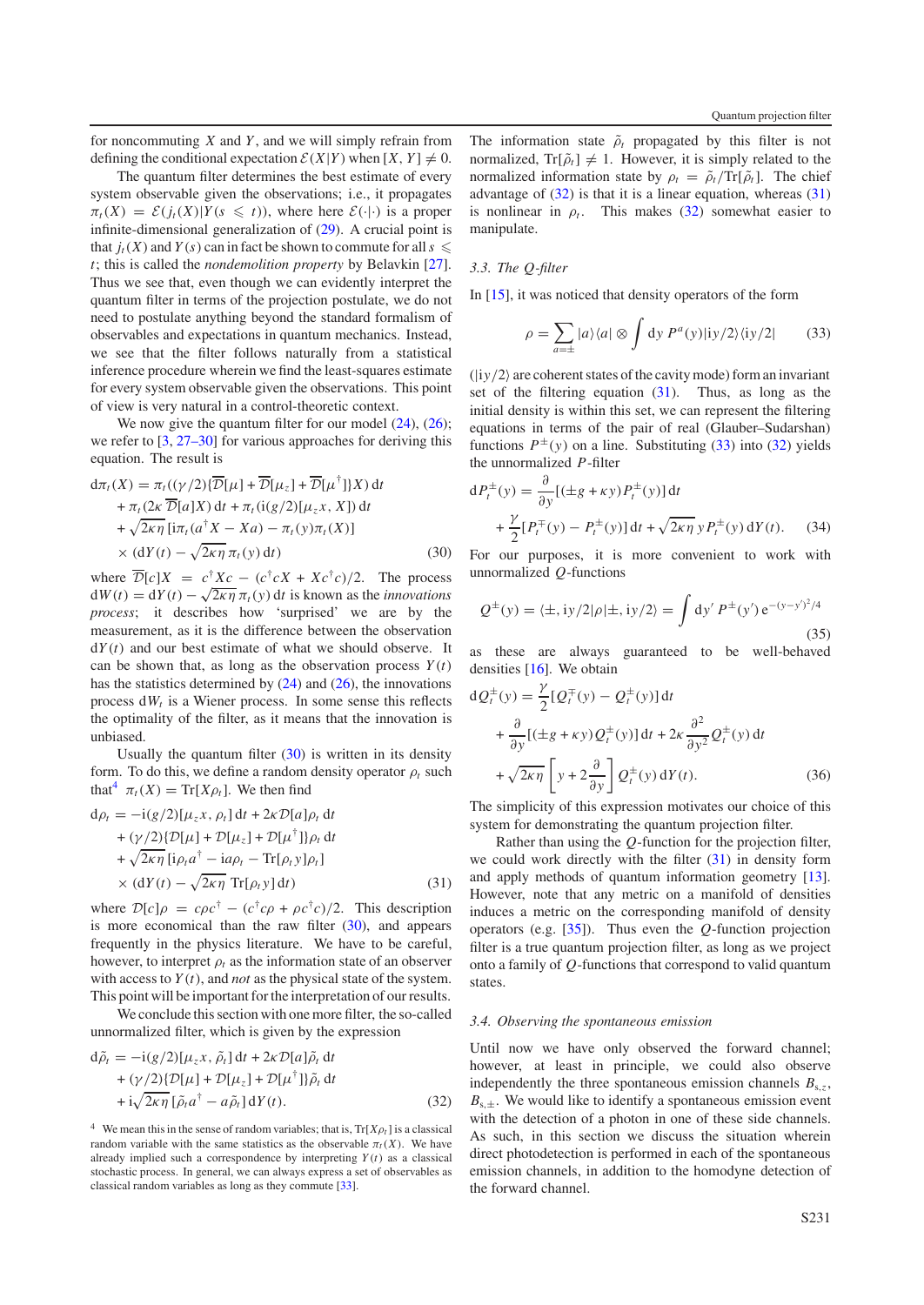#### R van Handel and H Mabuchi

The analysis in this case is very similar to the one performed in sections [3.1](#page-3-6) and [3.2.](#page-4-6) The system model is still given by  $(24)$ . Now, in addition to  $(26)$ , we need to introduce three observation processes  $N_{z, +,-}$  corresponding to photodetection (with perfect efficiency) in the three spontaneous emission channels. The details of this setup and the associated filtering equations are well known and we will not repeat them here (see e.g. [\[30\]](#page-10-20)). The full (normalized) filtering equation is given by

<span id="page-6-1"></span>
$$
d\rho_t = -i(g/2)[\mu_z x, \rho_t] dt + 2\kappa \mathcal{D}[a]\rho_t dt
$$
  
+  $(\gamma/2)\{\mathcal{D}[\mu] + \mathcal{D}[\mu_z] + \mathcal{D}[\mu^{\dagger}]\}\rho_t dt$   
+  $\sqrt{2\kappa \eta} [i\rho_t a^{\dagger} - i a \rho_t - \text{Tr}[\rho_t y]\rho_t]$   
 $\times (dY(t) - \sqrt{2\kappa \eta} \text{Tr}[\rho_t y] dt)$   
+  $\mathcal{G}[\mu]\rho_t (dN_+(t) - (\gamma/2) \text{Tr}[\mu^{\dagger} \mu \rho_t] dt)$   
+  $\mathcal{G}[\mu_z]\rho_t (dN_z(t) - (\gamma/2) dt)$   
+  $\mathcal{G}[\mu^{\dagger}]\rho_t (dN_-(t) - (\gamma/2) \text{Tr}[\mu \mu^{\dagger} \rho_t] dt)$  (37)

where  $G[c]\rho = c\rho c^{\dagger}/\text{Tr}[c\rho c^{\dagger}] - \rho$ . It can be shown that the statistics of the processes  $N_{+,z,-}(t)$  is such that they are counting processes with independent jumps and rates ( $\gamma$ /2) Tr[ $\mu^{\dagger} \mu \rho_t$ ], ( $\gamma$ /2) and ( $\gamma$ /2) Tr[ $\mu \mu^{\dagger} \rho_t$ ], respectively.

We now have two different filters, equations [\(31\)](#page-5-3) and [\(37\)](#page-6-1), for the same physical system [\(24\)](#page-4-1). To see how they relate, recall that all the filter is propagating is an information state. The information state in [\(31\)](#page-5-3) represents the best estimate of an observer who only has access to the homodyne measurement in the forward channel. The information state in [\(37\)](#page-6-1), however, represents the best estimate of a different observer who has access to both the homodyne observation and to direct photodetection of the spontaneous emission channels. Neither information state represents the physical state of the system; the latter is given by [\(24\)](#page-4-1).

In practice, the frequency-resolved monitoring of spontaneously emitted photons is not (yet) experimentally feasible. Hence we would never use the filter  $(37)$  in an actual experimental situation. On the other hand, we are able to generate photocurrents  $Y(t)$ ,  $N_{+z,-}(t)$  with the correct statistics in a computer simulation. It is then interesting to compare the estimate of an observer who has access to all photocurrents to the estimate of a realistic observer who only has access to the forward channel. In particular, this gives insight into the question asked in [\[15\]](#page-10-2): 'In what sense should we be able to associate observed phase-switching events (in the forward channel) with 'actual' atomic decays?'

The main reason for introducing  $(37)$  is that it gives us a convenient way to perform computer simulations of the photocurrent  $Y(t)$ . We wish to generate sample paths of  $Y(t)$ , with the correct statistics, in order to compare the performance of the optimal filter  $(31)$  with the projection filter that we will derive shortly. Ideally we would directly simulate the system evolution  $(24)$ ; this problem is essentially intractable, however. Fortunately, we have already expressed the statistics of the photocurrents  $Y(t)$ ,  $N_{+,z,-}(t)$  completely in terms of the information state. Hence we can equivalently simulate the photocurrents by simulating [\(37\)](#page-6-1) according to these rules (d*W*(*t*) is a Wiener process,  $N_+(t)$  has rate ( $\gamma/2$ ) Tr[ $\mu^{\dagger} \mu \rho_t$ ], etc).

Of course, we can also perform such simulations with [\(31\)](#page-5-3). However, the advantage of [\(37\)](#page-6-1) is that, if we choose  $\eta = 1$ , the

pure states are an invariant set of this filter. We can thus rewrite the equation as a stochastic Schrödinger equation, in which we only have to propagate a vector instead of an operator. This is a much more efficient numerical procedure, and is frequently used in quantum optics [\[36\]](#page-10-21). For our system, the stochastic Schrödinger equation corresponding to  $(37)$  $(37)$  is given by

<span id="page-6-2"></span>
$$
d|\psi_t\rangle = [(-i(g/2)\mu_z x - i\kappa \langle y\rangle_t a - \kappa a^{\dagger} a - (\kappa/4) \langle y\rangle_t^2) dt - \sqrt{2\kappa} (ia + \langle y\rangle_t/2) dW(t) + (\mu/\langle \mu^{\dagger} \mu \rangle_t^{1/2} - 1) dN_+(t) + (\mu_z - 1) dN_z(t) + (\mu^{\dagger}/\langle \mu \mu^{\dagger} \rangle_t^{1/2} - 1) dN_-(t)] |\psi_t\rangle
$$
\n(38)

<span id="page-6-0"></span>where  $\langle c \rangle_t = \langle \psi_t | c | \psi_t \rangle$ , and  $\rho_t = | \psi_t \rangle \langle \psi_t |$ . We numerically solve this equation in a truncated Fock basis for the cavity mode. The homodyne photocurrent [\(26\)](#page-4-2) is calculated from the innovation using  $dY(t) = \sqrt{2\kappa\eta} \langle y \rangle_t dt + \sqrt{\eta} dW_t +$  $\sqrt{1-\eta} dV_t$ .

### **4. The quantum projection filter**

## *4.1. The finite-dimensional family*

Before we can obtain a projection filter for  $(36)$ , we must fix the finite-dimensional family of densities to project onto. Note that each density is actually the pair of *Q*-functions  $Q^{\pm}(y)$ , unlike in section [2](#page-1-1) where each density was a single function. However, we can easily put the problem into this form by making  $\pm$  an argument of the function, i.e.,  $Q^{\pm}(y) = Q(y, \pm)$ . The square roots of *Q*-functions form a perfectly reasonable *L*<sup>2</sup> space ( $L^2 = L^2(\mathbb{R}) \oplus L^2(\mathbb{R})$ ) with the inner product

$$
\langle Q_1^{1/2}, Q_2^{1/2} \rangle = \sum_{a=\pm} \int_{-\infty}^{\infty} dy \ Q_1^{1/2}(y, a) Q_2^{1/2}(y, a). \tag{39}
$$

In the following we will use the notations  $Q^{\pm}(y)$  and  $Q(y, \pm)$ interchangeably.

Numerical simulations of  $(36)$  show that at any time, both  $Q^+(y)$  and  $Q^-(y)$  are unimodal, roughly bell-shaped densities with an approximately constant width. This suggests that we can attempt to approximate the information state by unnormalized density operators of the form

$$
\rho = \nu^+ |+\rangle\langle +| \otimes |i\mu^+/2\rangle\langle i\mu^+/2|
$$
  
+ 
$$
\nu^- |-\rangle\langle -| \otimes |i\mu^-/2\rangle\langle i\mu^-/2|.
$$
 (40)

This corresponds to the bi-Gaussian family of unnormalized *Q*-functions

$$
q(y, \pm) = \frac{v^{\pm}}{2\sqrt{\pi}} \exp\left[-\frac{(y - \mu^{\pm})^2}{4}\right],
$$
  

$$
\mu^{\pm} \in \mathbb{R}, \quad v^{\pm} \ge 0.
$$
 (41)

We collect the parameters into a vector  $\theta = (\mu^+, \nu^+, \mu^-, \nu^-)$ , where  $\theta \in \Theta = {\mu^{\pm} \in \mathbb{R}, \ \nu^{\pm} \geq 0}.$  Then the family of square roots of densities

$$
S^{1/2} = \left\{ \sqrt{q(y, \pm; \theta)}, \theta \in \Theta \right\}
$$
 (42)

is a finite-dimensional manifold in  $L^2$  with the tangent space

$$
T_{\theta} S^{1/2} = \text{Span}\left\{ \frac{\partial \sqrt{q(y, \pm; \theta)}}{\partial \theta^i} : i = 1...4 \right\}
$$
 (43)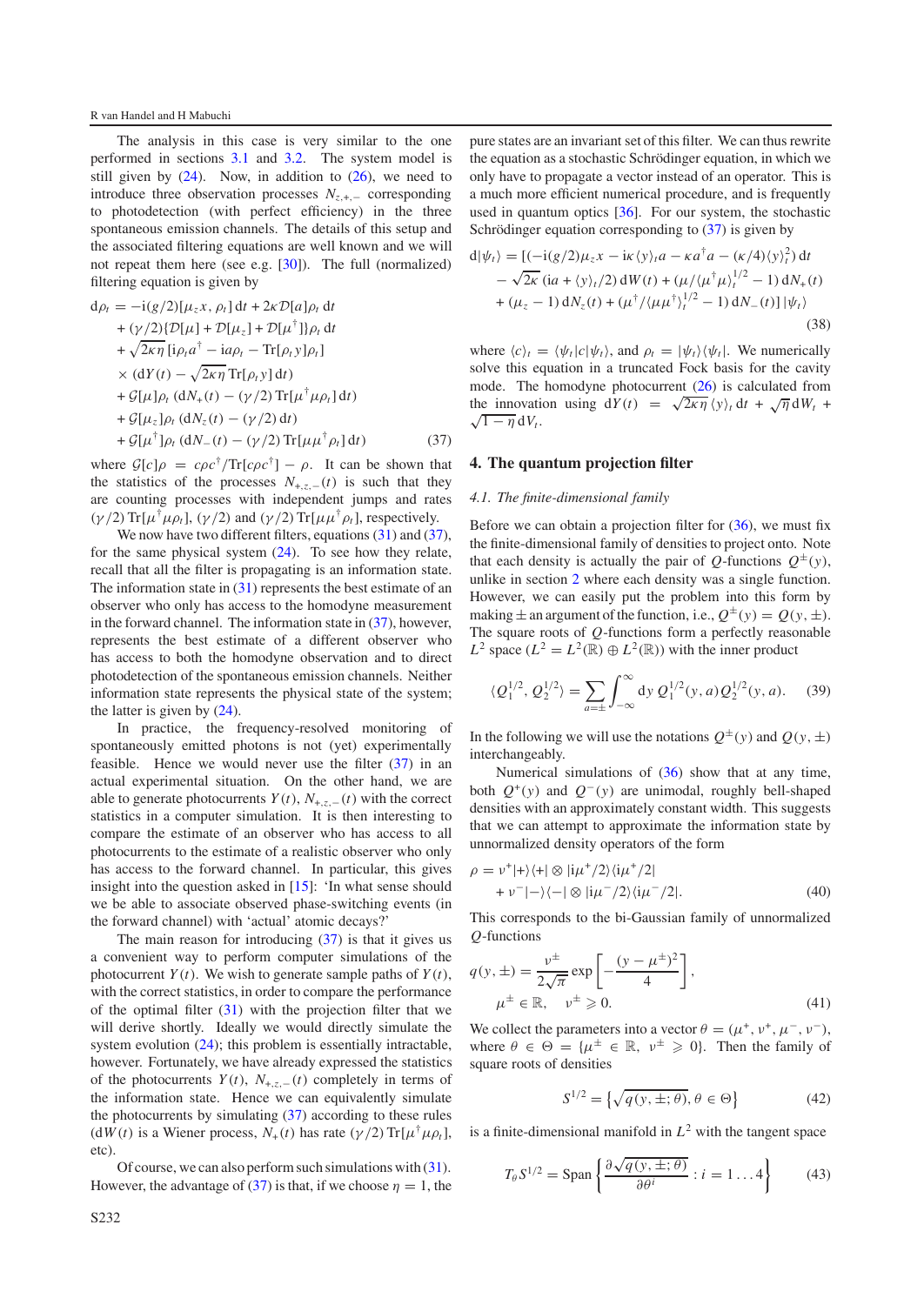and Fisher metric

$$
g_{ij}(\theta) = 4 \left\langle \frac{\partial \sqrt{q(y, \pm; \theta)}}{\partial \theta^i}, \frac{\partial \sqrt{q(y, \pm; \theta)}}{\partial \theta^j} \right\rangle. \tag{44}
$$

Calculating the latter explicitly, we obtain the diagonal matrix

$$
g(\theta) = \text{diag}\left\{\frac{v^+}{2}, \frac{1}{v^+}, \frac{v^-}{2}, \frac{1}{v^-}\right\}.
$$
 (45)

## *4.2. The projection filter*

We will perform projection of the unnormalized filtering equation [\(36\)](#page-5-5), as in [\[18\]](#page-10-5). We begin by converting the equation into the Stratonovich form:

$$
dQ_t^{\pm}(y) = \frac{\gamma}{2} [Q_t^{\mp}(y) - Q_t^{\pm}(y)] dt
$$
  
+ 
$$
\frac{\partial}{\partial y} [(\pm g + \kappa (1 - 4\eta)y) Q_t^{\pm}(y)] dt
$$
  
+ 
$$
2\kappa (1 - 2\eta) \frac{\partial^2}{\partial y^2} Q_t^{\pm}(y) dt + \kappa \eta (2 - y^2) Q_t^{\pm}(y) dt
$$
  
+ 
$$
\sqrt{2\kappa \eta} \left[ y + 2 \frac{\partial}{\partial y} \right] Q_t^{\pm}(y) \circ dY(t).
$$
 (46)

<span id="page-7-0"></span>We can now use  $(11)$  and  $(12)$  to find dynamical equations for the projection filter. After tedious but straightforward calculations, we obtain

<span id="page-7-1"></span>
$$
dv_t^+ = \left[\frac{\gamma}{2}(v_t^- - v_t^+) - \kappa \eta (\mu_t^+)^2 v_t^+\right] dt
$$
  
+  $\sqrt{2\kappa \eta} \mu_t^+ v_t^+ \circ dY(t)$   

$$
dv_t^- = \left[\frac{\gamma}{2}(v_t^+ - v_t^-) - \kappa \eta (\mu_t^-)^2 v_t^-\right] dt
$$
  
+  $\sqrt{2\kappa \eta} \mu_t^- v_t^- \circ dY(t)$  (48)

$$
\frac{d\mu_t^+}{dt} = -g - \kappa \mu_t^+ + \frac{\gamma}{2} \frac{\nu_t^-}{\nu_t^+} (\mu_t^- - \mu_t^+) \tag{49}
$$

$$
\frac{d\mu_t^-}{dt} = +g - \kappa \mu_t^- + \frac{\gamma}{2} \frac{\nu_t^+}{\nu_t^-} (\mu_t^+ - \mu_t^-). \tag{50}
$$

Conversion to the Itô form changes  $(47)$  and  $(48)$  to

$$
dv_t^+ = \frac{\gamma}{2} (v_t^- - v_t^+) dt + \sqrt{2\kappa \eta} \mu_t^+ v_t^+ dY(t) \qquad (51)
$$

<span id="page-7-4"></span><span id="page-7-3"></span><span id="page-7-2"></span>
$$
dv_t^- = \frac{\gamma}{2} (v_t^+ - v_t^-) dt + \sqrt{2\kappa \eta} \mu_t^- v_t^- dY(t).
$$
 (52)

Finally, we rewrite the equations in terms of the *normalized* parameters  $\mu^{\pm}$  and  $\tilde{\nu}_t^* = \nu_t^* / (\nu_t^* + \nu_t^-)$ . This gives

$$
d\tilde{v}_t^+ = -\gamma (\tilde{v}_t^+ - 1/2) dt + \sqrt{2\kappa \eta} \tilde{v}_t^+ (1 - \tilde{v}_t^+) (\mu_t^+ - \mu_t^-) \times \{dY(t) - \sqrt{2\kappa \eta} [\mu_t^+ \tilde{v}_t^+ + \mu_t^- (1 - \tilde{v}_t^+)] dt\}
$$
(53)

$$
\frac{d\mu_t^+}{dt} = -g - \kappa \mu_t^+ + \frac{\gamma}{2} \frac{1 - \tilde{\nu}_t^+}{\tilde{\nu}_t^+} (\mu_t^- - \mu_t^+) \tag{54}
$$

$$
\frac{d\mu_t^-}{dt} = +g - \kappa \mu_t^- + \frac{\gamma}{2} \frac{\tilde{\nu}_t^+}{1 - \tilde{\nu}_t^+} (\mu_t^+ - \mu_t^-). \tag{55}
$$

Equations [\(53\)](#page-7-2)–[\(55\)](#page-7-3) form the projection filter for our model on the family *S*<sup>1</sup>/2.

Note that equations [\(54\)](#page-7-4) and [\(55\)](#page-7-3) are singular at  $\tilde{v}_t^+ = 0$  or 1. We can trace this back to the fact that we have cheated a little in the definition of our family of densities. When  $v^+ = 0$  (or  $\nu^- = 0$ , the map  $\theta \mapsto q(y, \pm; \theta)$  is not invertible, as in this case any choice of  $\mu^+$  (or  $\mu^-$ ) leads to the same density. As we have essentially inverted this map to obtain the equations [\(53\)](#page-7-2)– [\(55\)](#page-7-3) for the parameters, we can hardly expect these to be well defined when this map is not invertible.

Fortunately the points  $\tilde{v}_t^+ = 0$  and 1 are never reached if we start the filter with  $0 < \tilde{\nu}^+ < 1$ . Hence we can make the filter well defined everywhere simply by removing the offending points  $v_t^+ = 0$  and  $v^- = 0$  from  $S^{1/2}$ . The map  $\theta \mapsto q(y, \pm; \theta)$  is then invertible everywhere (in other words, then the manifold is covered by a single chart). Even if we want to consider starting the filter on  $\tilde{v}_t^+ = 0$  or 1 at  $t = 0$  this is not a problem; the filter dynamics will cause  $\tilde{\nu}^+$  to evolve off the singular point, so that the filter is well defined after an arbitrarily small time step [\[18\]](#page-10-5).

#### *4.3. Connection with the Wonham filter*

There is a remarkable connection between the projection filter obtained in the previous section and the theory of jump process filtering. This theory goes back to the beautiful classic paper by Wonham [\[17\]](#page-10-4), in which the following problem is solved.

<span id="page-7-5"></span>Denote by  $x(t)$  a stationary Markovian jump process which switches between two states  $a_-\text{ and } a_+\text{ with a rate }\gamma/2$ ; i.e.,  $x(t)$  is a random telegraph signal  $[37]$ . Now suppose we do not have access to a complete observation of  $x(t)$ , but only to the corrupted observation  $y(t)$  defined by

$$
dy(t) = \sqrt{2\kappa \eta} x(t) dt + dw(t)
$$
 (56)

where  $dw(t)$  is a Wiener process. We can now ask, what is our best guess of the probability  $p_+(t)$  that  $x(t) = a_+$ , given the observations  $y(s \leq t)$ ? The answer is given in closed form by (a special case of) the Wonham filter:

$$
dp_{+}(t) = -\gamma [p_{+}(t) - 1/2] dt
$$
  
+  $\sqrt{2\kappa \eta} p_{+}(t)[1 - p_{+}(t)](a_{+} - a_{-})$   
 $\times \{dy(t) - \sqrt{2\kappa \eta} [a_{+}p_{+}(t) + a_{-}(1 - p_{+}(t))] dt\}.$  (57)

But this is exactly [\(53\)](#page-7-2) with  $\mu_t^+$  and  $\mu_t^-$  replaced by the constants  $a_+$  and  $a_-$ .

Though intuitively appealing, this is in many ways a remarkable result. There appear to be no inherent jumps in either the optimal filter  $(31)$ , or the system-observation pair [\(24\)](#page-4-1), [\(26\)](#page-4-2) from which it was obtained. It is true that we can choose to observe a jump process in the spontaneous emission channels, as in  $(37)$ , but we could have equally chosen to perform homodyne or heterodyne detection which do not lead to jump process observations. Nonetheless [\(53\)](#page-7-2) emerges naturally from our model, and an expression of the same form can even be obtained directly from [\(31\)](#page-5-3) [\[15\]](#page-10-2). Evidently there is a deep connection between our system and the theory of jump processes.

As a classical filter, we can interpret the projection filter [\(53\)](#page-7-2)–[\(55\)](#page-7-3) as an *adaptive* Wonham filter, where the equations [\(54\)](#page-7-4) and [\(55\)](#page-7-3) continually adapt the parameters  $a_+$ and *a*− in the Wonham filter [\(53\)](#page-7-2). A similar structure was observed in [\[18\]](#page-10-5), where the classical problem of changepoint detection (the detection of a single random jump in white noise) was treated using the projection filtering approach.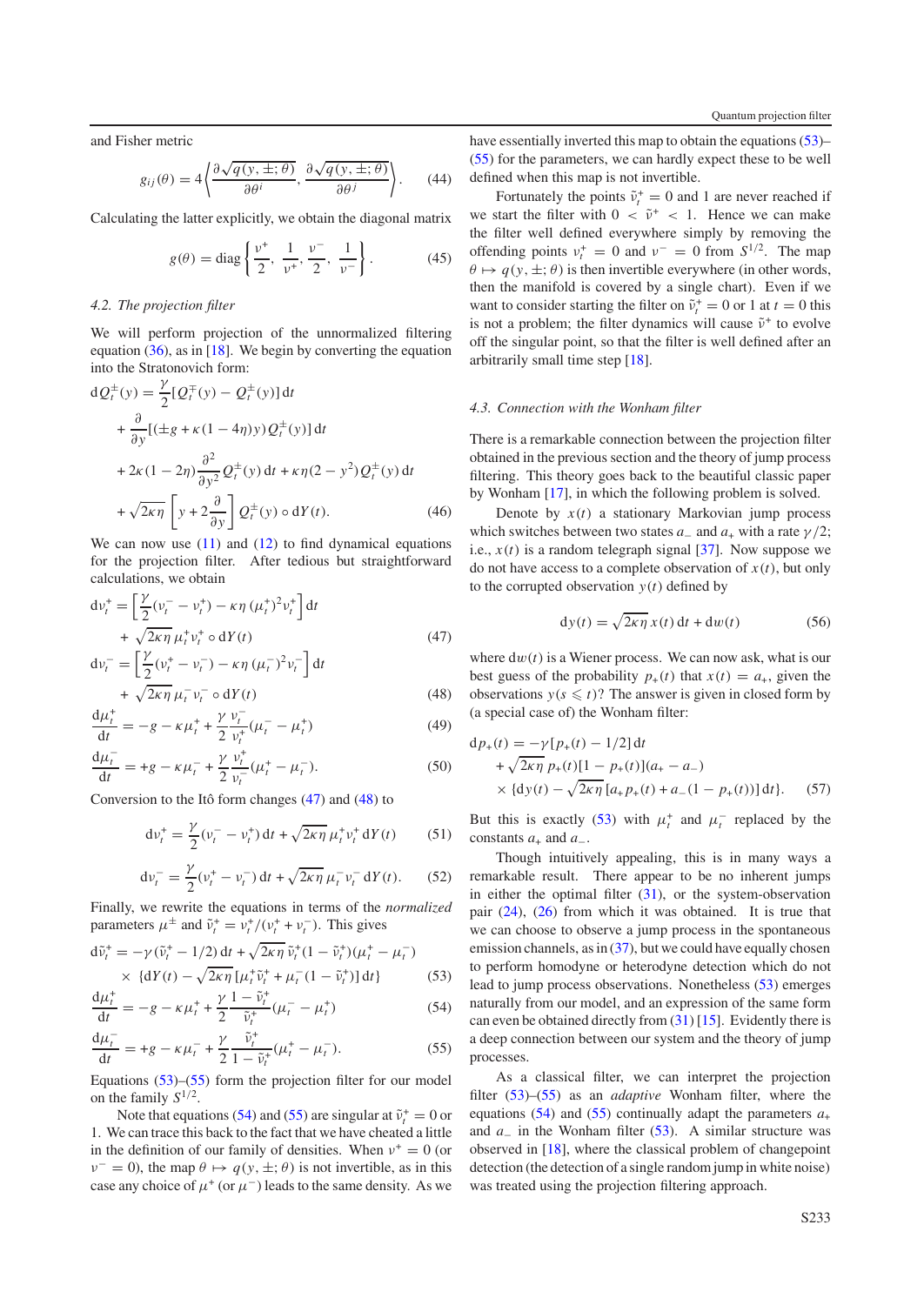<span id="page-8-1"></span>

<span id="page-8-2"></span>**Figure 3.** Comparison between the optimal and projection filters. A typical observation is shown with  $\eta = 1$ ,  $g = 120$ ,  $\kappa = 40$ ,  $\gamma = 20$ , and the integration was performed over 25 000 time steps. In the top row, figures (a) and (c) were calculated using the optimal filter [\(36\)](#page-5-5); in the bottom row, (b) and (d) were calculated for the same observation process using the projection filter [\(53\)](#page-7-2)–[\(55\)](#page-7-3).



<span id="page-8-0"></span>**Figure 4.** A single run of an experiment is simulated. The dashed line (red) corresponds to the optimal estimate of an observer who has access to direct photodetection of the spontaneously emitted photons, as well as homodyne detection of the forward channel. The solid line (green) is the optimal estimate of a different observer, who only has access to the homodyne photocurrent, for the same run of the experiment. The dotted line (blue) is the projection filter estimate based only on the homodyne photocurrent. All parameters are the same as in figure [3.](#page-8-1)

## **5. Numerical results**

In this section we present the results of numerical simulations of the various filters. Sample paths of the observation process were generated by numerically solving [\(38\)](#page-6-2) with a truncated cavity basis of 25 Fock states and the (appropriately truncated) initial state  $|\psi_0\rangle = |-\rangle \otimes |0\rangle$ . The thus generated observations were then filtered using the optimal filter in *Q*-function form  $(36)$ , and using the projection filter  $(53)$ – $(55)$ .

The optimal filter was implemented using a simple finitedifference scheme [\[38\]](#page-10-23) on a grid of 128 equidistant points in the interval  $y \in [-18, 18]$ , with the appropriately truncated initial condition corresponding to  $|\psi_0\rangle$ . Finally, the projection filter was started with the initial condition  $\tilde{\nu}^+ = \mu^+ = \mu^- = 0$ , where care was taken not to propagate  $\mu^+$  until after the first time step. In all simulations, stochastic integration was performed using the stochastic Euler method [\[39\]](#page-10-24).

In figure [3](#page-8-1) a typical filtered sample path is shown. The top row was obtained from the optimal filter, while the bottom row was obtained using the projection filter. The value inferred for both the conditional probability of finding the atom in the  $|+\rangle$  state (left column) and the conditional expectation of the *y*-quadrature (right column) are nearly identical for the two filters. Evidently the projection filter is an extremely good approximation to the optimal filtering equation.

Next, in figure [4,](#page-8-2) we compare the information state of the optimal and projection filters to the information state that is based on the additional observation of spontaneously emitted photons. The latter filter demonstrates the behaviour reported in [\[14\]](#page-10-1). Whenever a photon is observed in one of the side peaks of the Mollow triplet, the observer infers that the atom has made a jump. The estimated phase of the cavity field then exponentially decays to a steady-state level of  $\langle y \rangle = \pm g/\kappa$ .

If we do not measure the spontaneous emission, our best guess of the atomic state still behaves in a jump-like way. However, we see that there is a little delay between the time that the observer of spontaneous emission thinks the atom has jumped, and the time that the homodyne observer comes to the same conclusion. If we identify atomic decay with the spontaneous emission of a photon, we can now give a fairly satisfactory answer to the question posed in [\[15\]](#page-10-2): 'In what sense should we be able to associate observed phase switching events with 'actual' atomic decays?' It appears that an observed phase switch signals that, had we been making such an observation, we would likely have seen a spontaneously emitted photon a little while earlier.

The detection delay is a rather generic property of the type of filtering problems we are considering [\[18,](#page-10-5) [40\]](#page-10-25). Any time we see a large fluctuation in the observed process, the filter has to decide whether this is a large fluctuation of the noise, or a large fluctuation of the observed system. As is pointed out by Shiryaev [\[40\]](#page-10-25) in the context of changepoint detection, the filter rides a delicate balance between minimizing the delay time and minimizing the probability of 'false alarms'. Decreasing the number of false alarms (by choosing a different filtering cost) would unavoidably increase the delay time, and vice versa. In our system, false alarms are missed jumps and false jumps; these do occur, as can be seen in figure [5.](#page-9-9)

If we wish to generally improve the quality of detection we have no alternative than to increase the signal-to-noise level of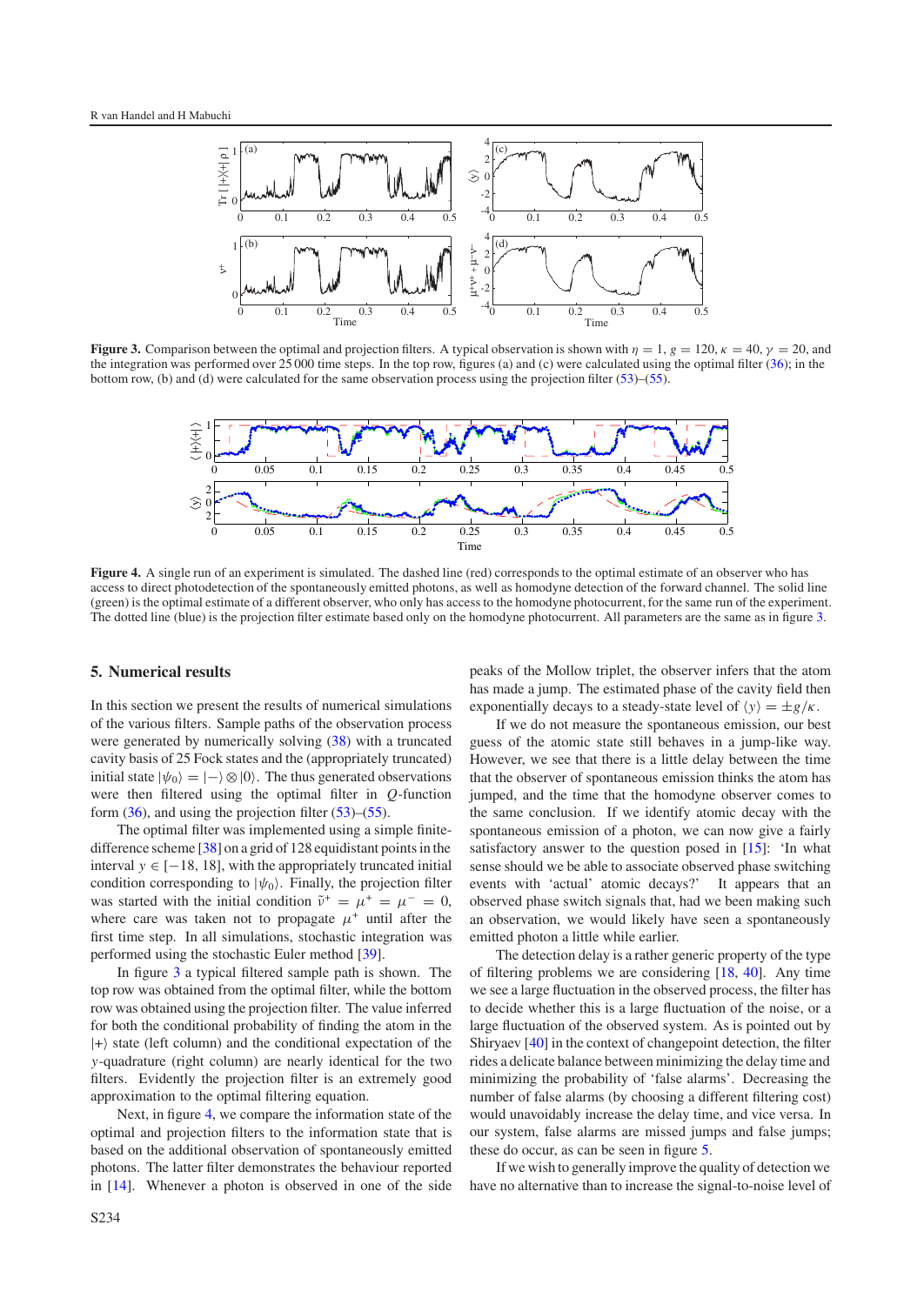<span id="page-9-9"></span>

<span id="page-9-10"></span>**Figure 5.** Two more sample paths of the filtered estimate of atomic state, demonstrating missed jumps (top) and false jumps (bottom). All parameters are the same as in figure [3.](#page-8-1)



**Figure 6.** A typical filtered sample path with  $\eta = 1$ ,  $g = 600$ ,  $\kappa = 200$ ,  $\gamma = 20$ . The integration was performed over 100 000 time steps. The various line types are as in the previous figures.

the observation. In the case of our system, we can do this if we increase  $g$  and  $\kappa$  while keeping their ratio fixed (the analogy can be justified from  $(56)$ ; the signal *x* has fixed magnitude *x* =  $\pm g/\kappa$ , while the signal-to-noise ratio ∼*g*/ $\sqrt{\kappa}$ ). A simulation with greatly increased signal-to-noise is shown in figure [6.](#page-9-10) In this very strong coupling and damping regime, it appears that not much more information can be extracted from observation of the spontaneous emission than we could have already inferred from the homodyne photocurrent.

## **6. Conclusion**

In this paper, we have suggested that the method of projection filtering can be very fruitful when applied to quantum filtering theory. Using a simple model of a strongly coupled twolevel atom in a cavity we numerically demonstrated nearoptimal performance of the projection filter, as is evident from figures [3](#page-8-1)[–6.](#page-9-10) We have also shown a connection between this model from cavity QED and the classical Wonham filter; the projection filter can be interpreted as an adaptive Wonham filter, applied to a quantum model. In future work we will develop a 'true' quantum formalism for projection filtering, using methods from quantum information geometry.

The reduction of infinite- or high-dimensional filters to a tractable set of equations is essential if we wish to perform estimation in real time, for example in a feedback control loop. In a control-theoretic context, converting a large, complex system into a set of simple equations is known as model reduction. Ideally, however, such a procedure should yield some bounds on the error of approximation; in our case we have observed numerically that the approximation error is very small, but we have no rigorous bounds to back up this statement. In classical control theory of linear systems, the method of balanced truncation [\[41\]](#page-10-26) gives a very general method for model reduction with guaranteed error bounds. How to do this effectively for nonlinear systems is still an open problem, however, both in classical and in quantum theory.

# **Acknowledgments**

<span id="page-9-0"></span>The authors thank Mike Armen for useful discussions. This work was supported by the ARO (DAAD19-03-1-0073).

## **References**

- <span id="page-9-6"></span>[1] Belavkin V P 1988 Nondemolition measurements, nonlinear filtering and dynamic programming of quantum stochastic processes *Proc. Bellman Continuum, Sophia-Antipolis 1988* (*Springer Lecture Notes in Control and Information Sciences* vol 121) (Berlin: Springer) pp 245–65
- <span id="page-9-2"></span><span id="page-9-1"></span>[2] Doherty A C, Habib S, Jacobs K, Mabuchi H and Tan S M 2000 Quantum feedback control and classical control theory *Phys. Rev.* A **62** 012105
- <span id="page-9-3"></span>[3] Van Handel R, Stockton J K and Mabuchi H 2005 Feedback control of quantum state reduction *IEEE Trans. Autom. Control* **50** 768–80
- <span id="page-9-4"></span>[4] Bensoussan A 1992 *Stochastic Control of Partially Observable Systems* (Cambridge: Cambridge University Press)
- <span id="page-9-5"></span>[5] Doherty A C and Jacobs K 1999 Feedback control of quantum systems using continuous state estimation *Phys. Rev.* A **60** 2700–11
- [6] Mortensen R E 1966 Stochastic optimal control with noisy observations*Int. J. Control* **4** 455–64
- <span id="page-9-7"></span>[7] James M R 2005 A quantum Langevin formulation of risk-sensitive optimal control *J. Opt. B: Quantum Semiclass. Opt.* **7** S198
- <span id="page-9-8"></span>[8] Hazewinkel M, Marcus S I and Sussmann H J 1983 Nonexistence of finite-dimensional filters for conditional statistics of the cubic sensor problem *Syst. Control Lett.* **3** 331–40
- [9] Jacobs O L R 1993 *Introduction to Control Theory* 2nd edn (Oxford: Oxford University Press)
- [10] Brigo D, Hanzon B and LeGland F 1998 A differential geometric approach to nonlinear filtering: the projection filter *IEEE Trans. Autom. Control* **43** 247–52
- [11] Brigo D, Hanzon B and LeGland F 1999 Approximate filtering by projection on the manifold of exponential densities *Bernoulli* **5** 495–543